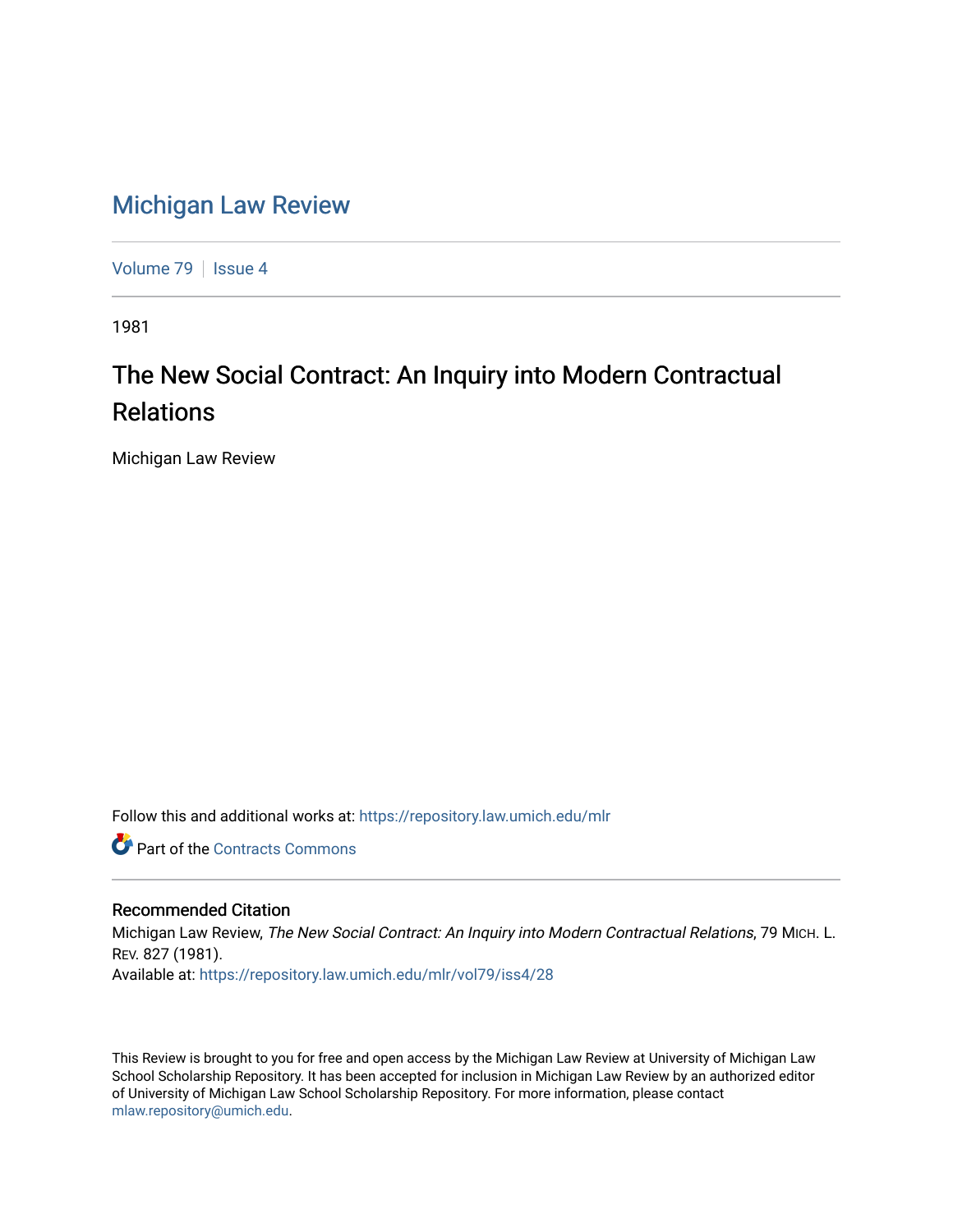THE NEW SOCIAL CONTRACT: AN INQUIRY INTO MODERN CON-TRACTUAL RELATIONS. By *Ian R. Macneil.* New Haven: Yale University Press. 1980. Pp. xiii, 164. \$12.95.

Because modem contractual relations are "intimately interconnected with a larger society of great complexity," they often involve an ongoing series of exchanges among several individuals or institutions as well as "extremely complex specializations of labor and product" (p. 20). Rules designed to govern contracts of "short duration, involving limited personal interactions, and . . . easily measured objects of exchange"<sup>1</sup> are not well suited to these contractual relations. In *The New Social Contract,* Professor Ian Macneil sketches a concept of contract that promises freedom from the conceptual limitations of traditional doctrine and applies that concept to modem contractual relations.

Macneil's first chapter explores the nature of contract in an effort to produce a definition more descriptive of modem exchange. In sharp contrast to the *Restatement's* law-oriented definition,2 Macneil defines contract broadly as "the relations among parties to the process of projecting exchange into the future" (p. 4). Macneil argues that exchange occurs along a spectrum of transactional and relational behavior.3 This spectrum covers the entire range of exchange relations — from the most isolated discrete transaction to the most complex ongoing contractual relationship.

At one end of his spectrum, Macneil places "discrete transactions" between two individuals, the principal subject of classical contract law. Discrete transactions are characterized by careful measurement of what is exchanged, specification of time and manner of performance, comprehensive planning regarding the allocation of burdens and benefits, and little expectation of cooperation outside the scope of the exchange itself. At the other end of Macneil's spec-

I. I. MACNEIL, CONTRACTS 12 (2d ed. 1978).

<sup>2.</sup> RESTATEMENT (SECOND) OF CONTRACTS§ I (Tent. Draft 1973): "A contract is a promise or a set of promises for the breach of which the law gives a remedy, or the performance of which the law in some way recognizes a duty."

<sup>3.</sup> Macneil has previously outlined his contractual spectrum. *See* I. MACNEIL, *supra* note I, at 12-16.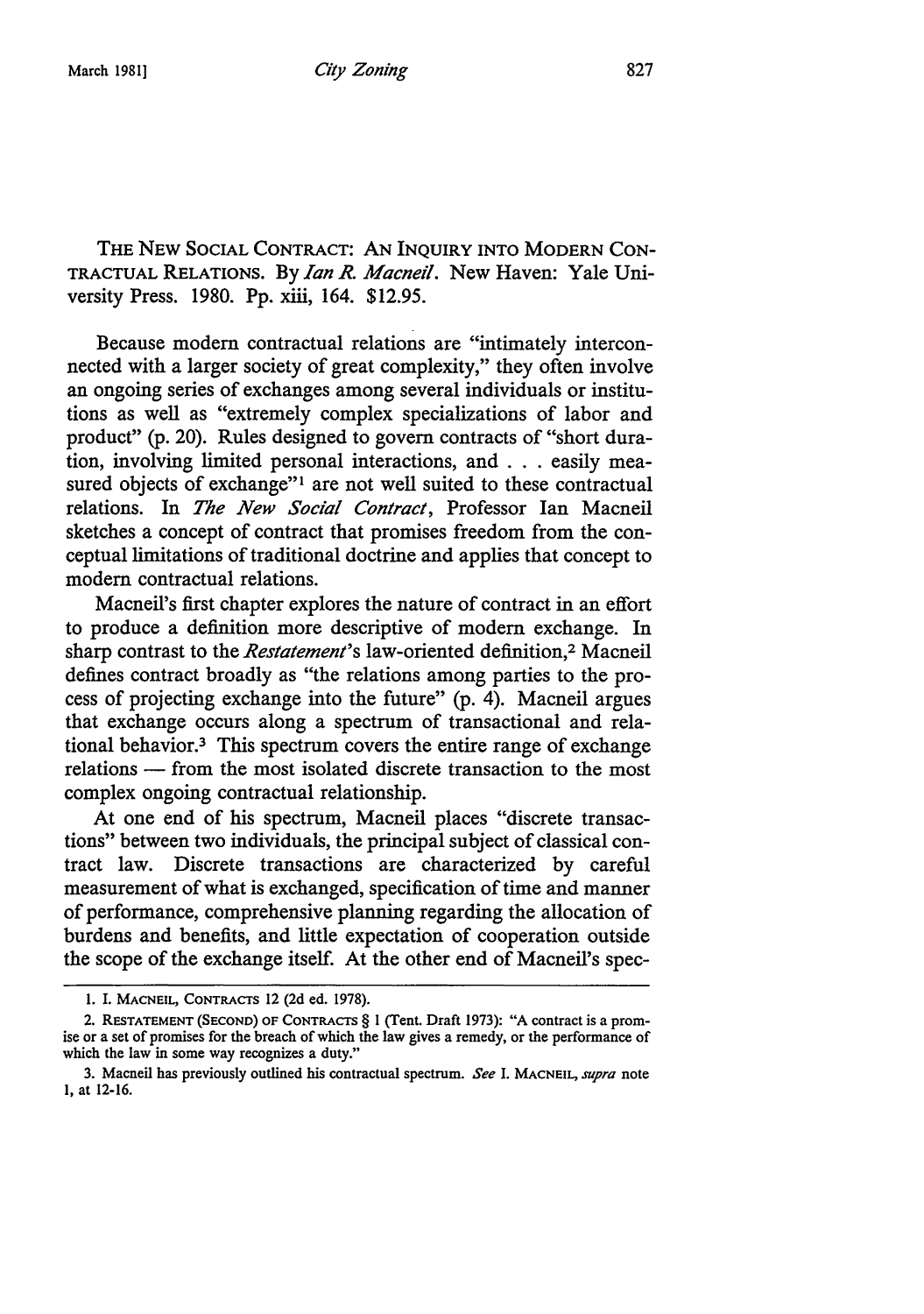trum are contractual relations.4 Relational contracts, such as the UAW's agreement with General Motors, involve continuing exchange and interaction between the parties. The open-ended nature of contractual relations prevents detailed planning and necessitates cooperation and compromise regarding the incidence of contractual burdens and benefits.

After laying out his contractual spectrum, Macneil identifies contract norms that provide underlying principles for specific legal rules. Some norms apply largely to one end of the spectrum; others are common to both discrete transactions and contractual relations. Macneil's discussion of mutuality illustrates that the strength of these norms varies along the spectrum. According to Macneil, the mutuality norm requires "mutual perception of benefit" and "calls not for equality . . . but for some kind of evenness" in the distribution of exchange surplus (p. 44). The law of discrete transactions, which views conflict of interest as the lifeblood of the bargaining process, generally will not alter contractual allocation of exchange surplus.<sup>5</sup> In contractual relations, however, the legal principles traditionally applied to discrete transactions "can prevail only so long as they sufficiently avoid conflict with other normative principles" (p. 86). For this reason, societal pressures generate legal rules that tend to equalize either bargaining power or the final distribution of exchange surplus.

To illustrate this point, Macneil explores the mutuality norm and the concept of power in employment relations law. Before the advent of collective bargaining, employers dominated discrete transactions with individual employees and dictated employment terms. Because the "law has intervened in countless ways to enhance mutuality and to change balances of power" (p. 87), the current picture is radically different.

<sup>4.</sup> Macneil further subdivides contractual relations into "primitive" and "modem" catego• ries. He notes that, increasingly, "modem contractual relations are ridden with measurement and specificity," p. 22, but adds that "the modem contractual relation does not become simply a bunch of discrete transactions. . . . [A]ny modern relation also involves a great deal of exchange that cannot be or is not measured." P. 22.

*<sup>5.</sup>* One commentator explains:

The fundamental premise of economic individualism is that people will create and share out among themselves more wealth if the state refuses either to direct them to work or to force them to share. Given human nature and the limited effectiveness of legal intervenforce them to share. Given human nature and the limited effectiveness of legal intervention, the attempt to guarantee everyone a high level of welfare . . . would require massive state interference in every aspect of human which convincingly demonstrates that it will let people starve . . . before forcing others to help them will create the most powerful of incentives to production and exchange.

Kennedy, *Form and Substance in Private Law Adjudication,* 89 HARV. L. REV. 1685, 1742 (1976).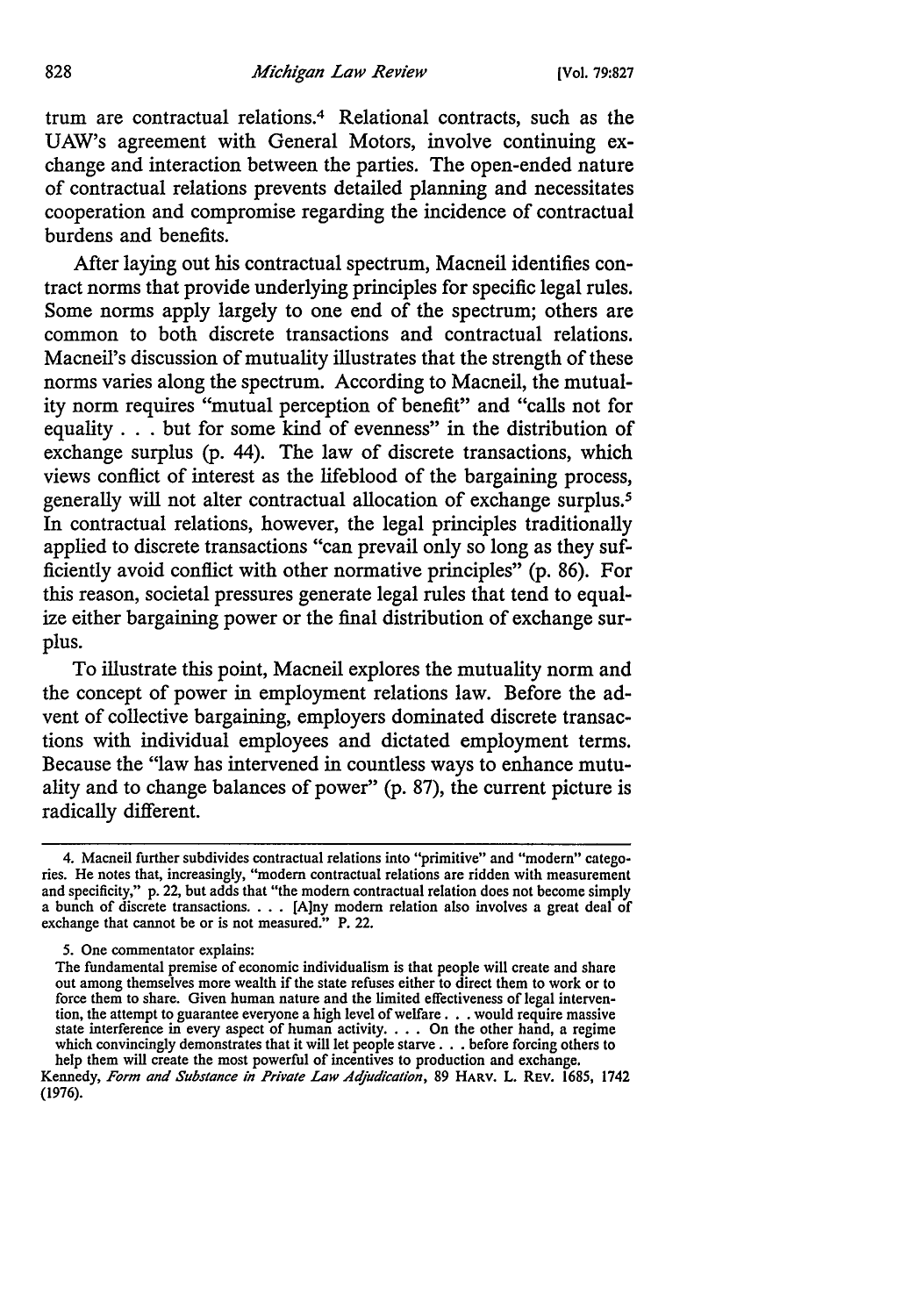As the collective bargaining example suggests, modem exchange transactions are overwhelmingly relational. Because neoclassical contract law lacks any "overriding relational foundation" (p. 72), Macneil argues that it cannot solve modern commercial problems. He points, for example, to the Uniform Commercial Code's infamous "Battle-of-the-Forms" provision.6 U.C.C. Section 2-207 attempts to conform the common-law mirror-image rule to the commercial reality that merchants conduct business even when the terms offer and acceptance do not match. Such transactions occur because general understandings may satisfy people who regularly do business with each other. Although relational concepts could help resolve the "Battle-of-the-Forms" situation, the UCC instead modifies discrete transaction law without "building relational foundations" (p. 74).

The Supreme Court applied relational principles more successfully in a series of decisions limiting judicial review of labor arbitration awards.7 "The primacy of the arbitrator within a consensually limited jurisdiction" (p. 76) provided a relational base for these decisions. This experience indicates that relational concepts can overcome the discrete system's conceptual limitations.

Macneil's final chapter addresses other problems of modern relational contract law in addition to mutuality and bargaining power. He discusses contractual solidarity, the impact of agents without principals, and the future of "Technical Man." In several places the discussion is obscure and largely speculative. For example, in the book's closing pages, Macneil predicts that society will eventually trade certainty and complexity of planning for a less centralized, "small is beautiful" economy. Macneil fails to relate this conclusion to his analytic framework, and he therefore leaves the reader somewhat unsatisfied.

Despite his speculative conclusions, Macneil's contractual spectrum is comprehensive and analytically useful. However, his taxonomic style makes for dense reading. A chart or table outlining the differences between discrete transactions and contractual relations would have been particularly helpful.8 Nevertheless, Macneil successfully presents a paradigm that. facilitates meaningful analysis of

<sup>6.</sup> u.c.c. § 2-207.

<sup>7.</sup> United Steelworkers of America v. Enterprise Wheel & Car Corp., 363 U.S. 593 (1960); United Steelworkers of America v. Warrior & Gulf Navigation Co., 363 U.S. 574 (1960); United Steelworkers of America v. American Mfg. Co., 363 U.S. 564 (1960).

<sup>8.</sup> Macneil has provided his students with such aids. *See* I. MACNEIL, *supra* note 1, at 14- 15, 25. A chart or table could effectively aid the reader's understanding in a book of this length.